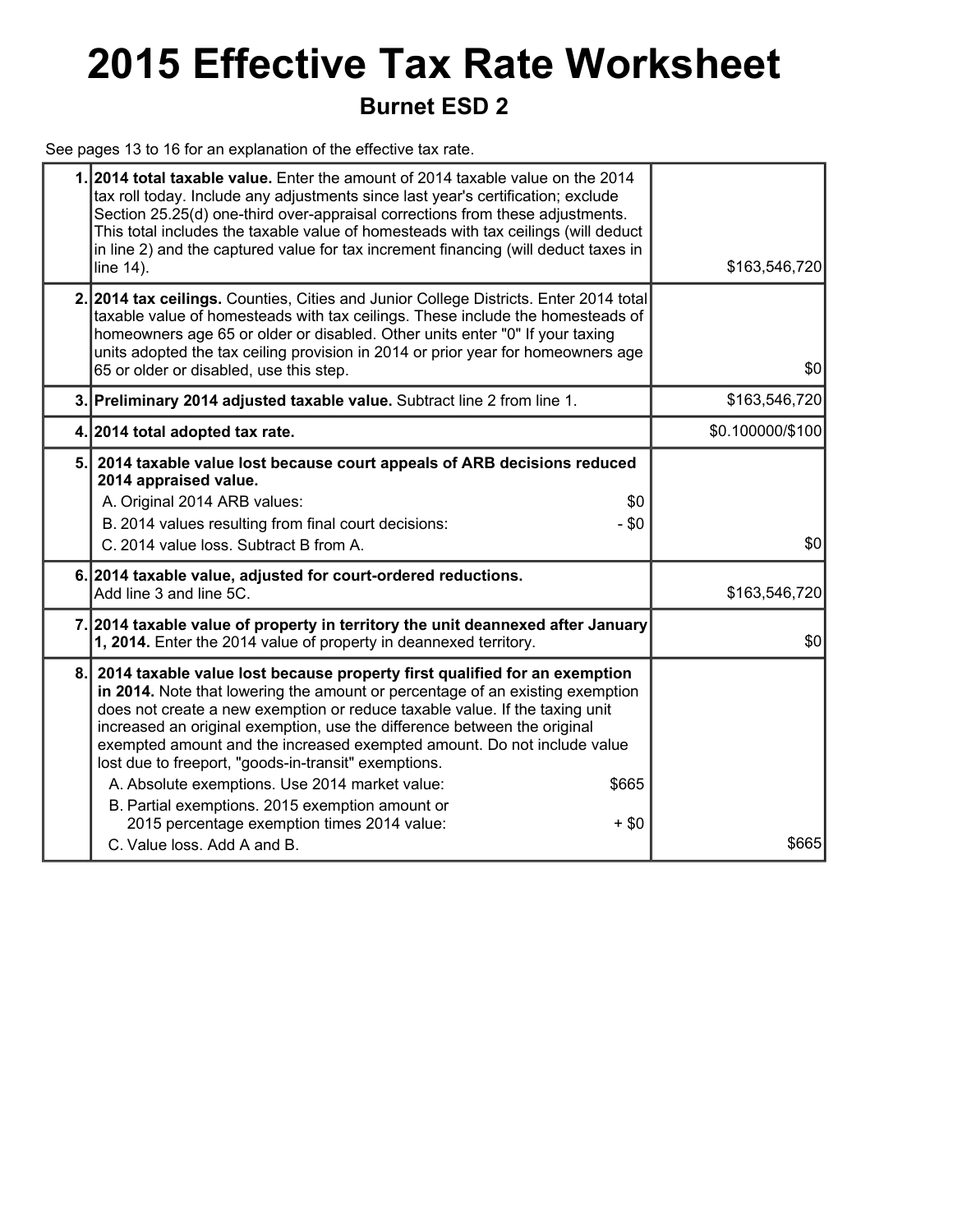### **2015 Effective Tax Rate Worksheet (continued) Burnet ESD 2**

| 9. 2014 taxable value lost because property first qualified for agricultural<br>appraisal (1-d or 1-d-1), timber appraisal, recreational/scenic appraisal or<br>public access airport special appraisal in 2015. Use only those properties<br>that first qualified in 2015; do not use properties that qualified in 2014.<br>A. 2014 market value:<br>\$0<br>B. 2015 productivity or special appraised value:<br>- \$0<br>C. Value loss. Subtract B from A. | \$0           |
|-------------------------------------------------------------------------------------------------------------------------------------------------------------------------------------------------------------------------------------------------------------------------------------------------------------------------------------------------------------------------------------------------------------------------------------------------------------|---------------|
| 10. Total adjustments for lost value. Add lines 7, 8C and 9C.                                                                                                                                                                                                                                                                                                                                                                                               | \$665         |
| 11. 2014 adjusted taxable value. Subtract line 10 from line 6.                                                                                                                                                                                                                                                                                                                                                                                              | \$163,546,055 |
| 12. Adjusted 2014 taxes. Multiply line 4 by line 11 and divide by \$100.                                                                                                                                                                                                                                                                                                                                                                                    | \$163,546     |
| 13. Taxes refunded for years preceding tax year 2014. Enter the amount of taxes<br>refunded during the last budget year for tax years preceding tax year 2014.<br>Types of refunds include court decisions, Section 25.25(b) and (c) corrections<br>and Section 31.11 payment errors. Do not include refunds for tax year 2014.<br>This line applies only to tax years preceding tax year 2014.                                                             | \$1           |
| 14. Taxes in tax increment financing (TIF) for tax year 2014. Enter the amount of<br>taxes paid into the tax increment fund for a reinvestment zone as agreed by the<br>taxing unit. If the unit has no 2015 captured appraised value in Line 16D, enter<br>"0."                                                                                                                                                                                            | \$0           |
| 15. Adjusted 2014 taxes with refunds. Add lines 12 and 13, subtract line 14.                                                                                                                                                                                                                                                                                                                                                                                | \$163,547     |
| 16. Total 2015 taxable value on the 2015 certified appraisal roll today. This<br>value includes only certified values and includes the total taxable value of<br>homesteads with tax ceilings (will deduct in line 18). These homesteads<br>includes homeowners age 65 or older or disabled.<br>A. Certified values only:<br>\$162,666,201<br>B. Counties: Include railroad rolling stock values<br>certified by the Comptroller's office:<br>$+$ \$0       |               |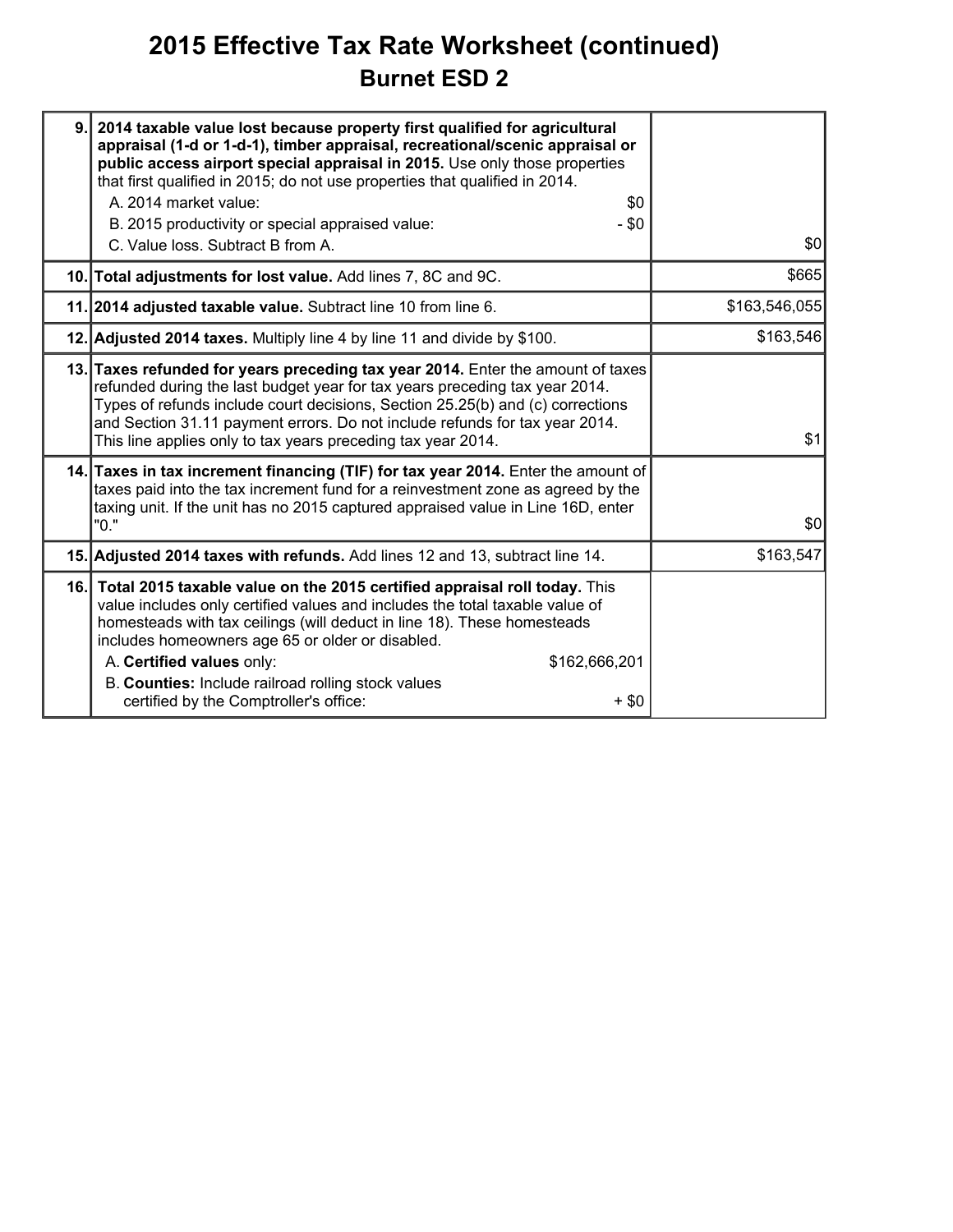### **2015 Effective Tax Rate Worksheet (continued) Burnet ESD 2**

| 16.1<br>$\text{(cont.)}$ | C. Pollution control exemption: Deduct the value<br>of property exempted for the current tax year for<br>the first time as pollution control property (use this<br>line based on attorney's advice):<br>D. Tax increment financing: Deduct the 2015<br>captured appraised value of property taxable by a<br>taxing unit in a tax increment financing zone for<br>which the 2015 taxes will be deposited into the tax<br>increment fund. Do not include any new property<br>value that will be included in line 21 below.<br>E. Total 2015 value. Add A and B, then subtract C                                                                                                                                                                                                                                                                                                                                                                                                                                                                                                                                                                                                                          | $-$ \$0<br>$-$ \$0   | \$162,666,201 |
|--------------------------|--------------------------------------------------------------------------------------------------------------------------------------------------------------------------------------------------------------------------------------------------------------------------------------------------------------------------------------------------------------------------------------------------------------------------------------------------------------------------------------------------------------------------------------------------------------------------------------------------------------------------------------------------------------------------------------------------------------------------------------------------------------------------------------------------------------------------------------------------------------------------------------------------------------------------------------------------------------------------------------------------------------------------------------------------------------------------------------------------------------------------------------------------------------------------------------------------------|----------------------|---------------|
|                          | and D.                                                                                                                                                                                                                                                                                                                                                                                                                                                                                                                                                                                                                                                                                                                                                                                                                                                                                                                                                                                                                                                                                                                                                                                                 |                      |               |
| 17.1                     | Total value of properties under protest or not included on certified<br>appraisal roll.<br>A. 2015 taxable value of properties under protest.<br>The chief appraiser certifies a list of properties still<br>under ARB protest. The list shows the district's<br>value and the taxpayer's claimed value, if any or<br>an estimate of the value if the taxpayer wins. For<br>each of the properties under protest, use the<br>lowest of these values. Enter the total value.<br>B. 2015 value of properties not under protest or<br>included on certified appraisal roll. The chief<br>appraiser gives taxing units a list of those taxable<br>properties that the chief appraiser knows about<br>but are not included at appraisal roll certification.<br>These properties also are not on the list of<br>properties that are still under protest. On this list<br>of properties, the chief appraiser includes the<br>market value, appraised value and exemptions for<br>the preceding year and a reasonable estimate of<br>the market value, appraised value and<br>exemptions for the current year. Use the lower<br>market, appraised or taxable value (as<br>appropriate). Enter the total value. | \$753,067<br>$+$ \$0 |               |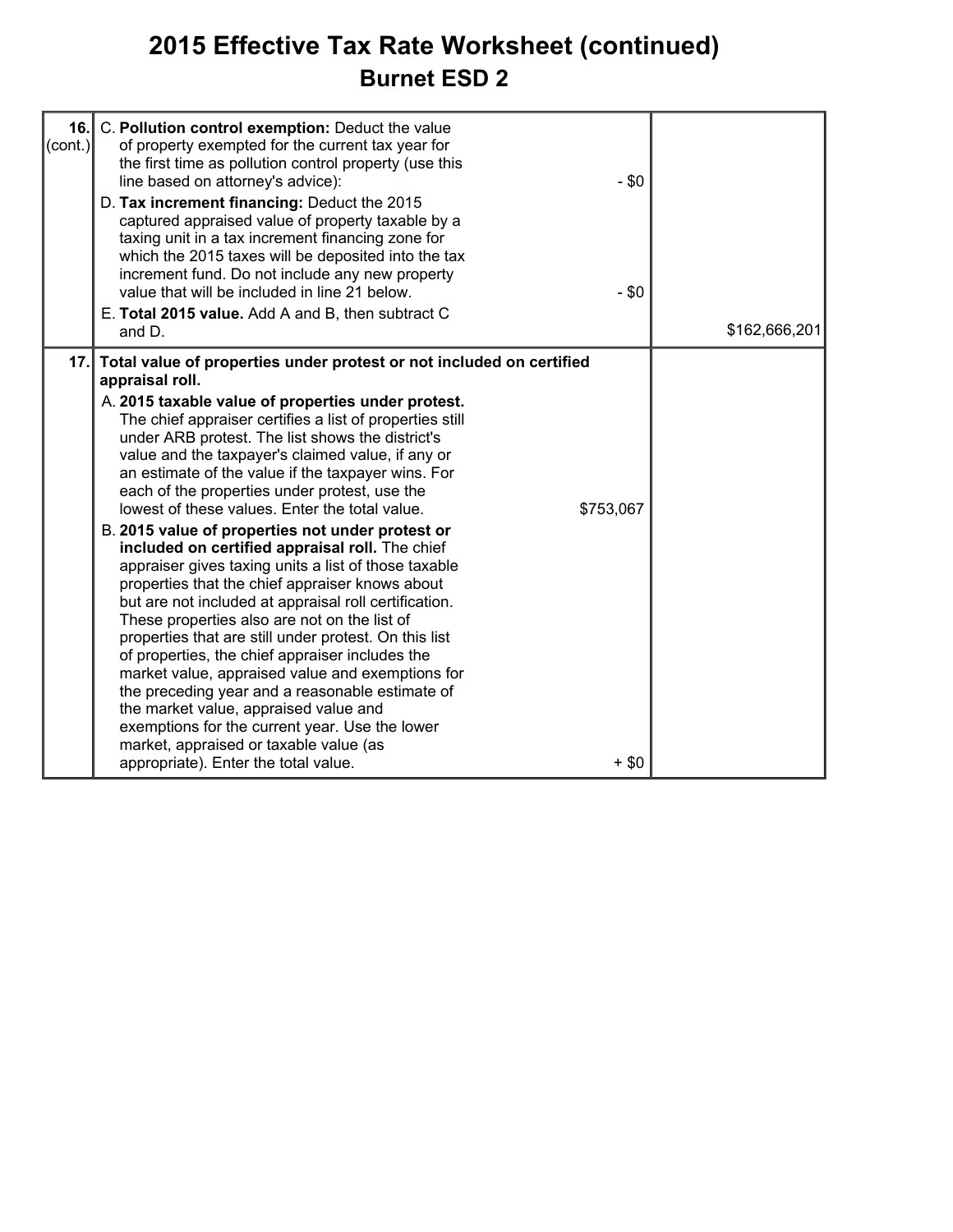### **2015 Effective Tax Rate Worksheet (continued) Burnet ESD 2**

| 17.<br>(cont.) | C. Total value under protest or not certified. Add<br>A and B.                                                                                                                                                                                                                                                                                                                                                                                                                                                                                                                                                                                                                                                                                                                                                                                                                                                                               | \$753,067      |
|----------------|----------------------------------------------------------------------------------------------------------------------------------------------------------------------------------------------------------------------------------------------------------------------------------------------------------------------------------------------------------------------------------------------------------------------------------------------------------------------------------------------------------------------------------------------------------------------------------------------------------------------------------------------------------------------------------------------------------------------------------------------------------------------------------------------------------------------------------------------------------------------------------------------------------------------------------------------|----------------|
|                | 18. 2015 tax cellings. Counties, cities and junior colleges enter 2015 total taxable<br>value of homesteads with tax ceilings. These include the homesteads of<br>homeowners age 65 or older or disabled. Other units enter "0." If your taxing<br>units adopted the tax ceiling provision in 2014 or prior year for homeowners<br>age 65 or older or disabled, use this step.                                                                                                                                                                                                                                                                                                                                                                                                                                                                                                                                                               | \$0            |
|                | 19. 2015 total taxable value. Add lines 16E and 17C. Subtract line 18.                                                                                                                                                                                                                                                                                                                                                                                                                                                                                                                                                                                                                                                                                                                                                                                                                                                                       | \$163,419,268  |
|                | 20. Total 2015 taxable value of properties in territory annexed after January 1,<br>2008. Include both real and personal property. Enter the 2015 value of property<br>in territory annexed.                                                                                                                                                                                                                                                                                                                                                                                                                                                                                                                                                                                                                                                                                                                                                 | \$0            |
|                | 21. Total 2015 taxable value of new improvements and new personal property<br>located in new improvements. "New" means the item was not on the<br>appraisal roll in 2014. An improvement is a building, structure, fixture or fence<br>erected on or affixed to land. A transportable structure erected on its owner's<br>land is also included unless it is held for sale or is there only temporarily. New<br>additions to existing improvements may be included if the appraised value can<br>be determined. New personal property in a new improvement must have been<br>brought into the unit after January 1, 2014 and be located in a new<br>improvement. New improvements do include property on which a tax<br>abatement agreement has expired for 2015. New improvements do not include<br>mineral interests produced for the first time, omitted property that is back<br>assessed and increased appraisals on existing property. | \$2,300,919    |
|                | 22. Total adjustments to the 2015 taxable value. Add lines 20 and 21.                                                                                                                                                                                                                                                                                                                                                                                                                                                                                                                                                                                                                                                                                                                                                                                                                                                                        | \$2,300,919    |
|                | 23. 2015 adjusted taxable value. Subtract line 22 from line 19.                                                                                                                                                                                                                                                                                                                                                                                                                                                                                                                                                                                                                                                                                                                                                                                                                                                                              | \$161,118,349  |
|                | 24. 2015 effective tax rate. Divide line 15 by line 23 and multiply by \$100.                                                                                                                                                                                                                                                                                                                                                                                                                                                                                                                                                                                                                                                                                                                                                                                                                                                                | \$0.1015/\$100 |
|                | 25. COUNTIES ONLY. Add together the effective tax rates for each type of tax the<br>county levies. The total is the 2015 county effective tax rate.                                                                                                                                                                                                                                                                                                                                                                                                                                                                                                                                                                                                                                                                                                                                                                                          | \$/\$100       |

A county, city or hospital district that adopted the additional sales tax in November 2014 or in May 2015 must adjust its effective tax rate. *The Additional Sales Tax Rate Worksheet* on page 39 sets out this adjustment. Do not forget to complete the *Additional Sales Tax Rate Worksheet* if the taxing unit adopted the additional sales tax on these dates.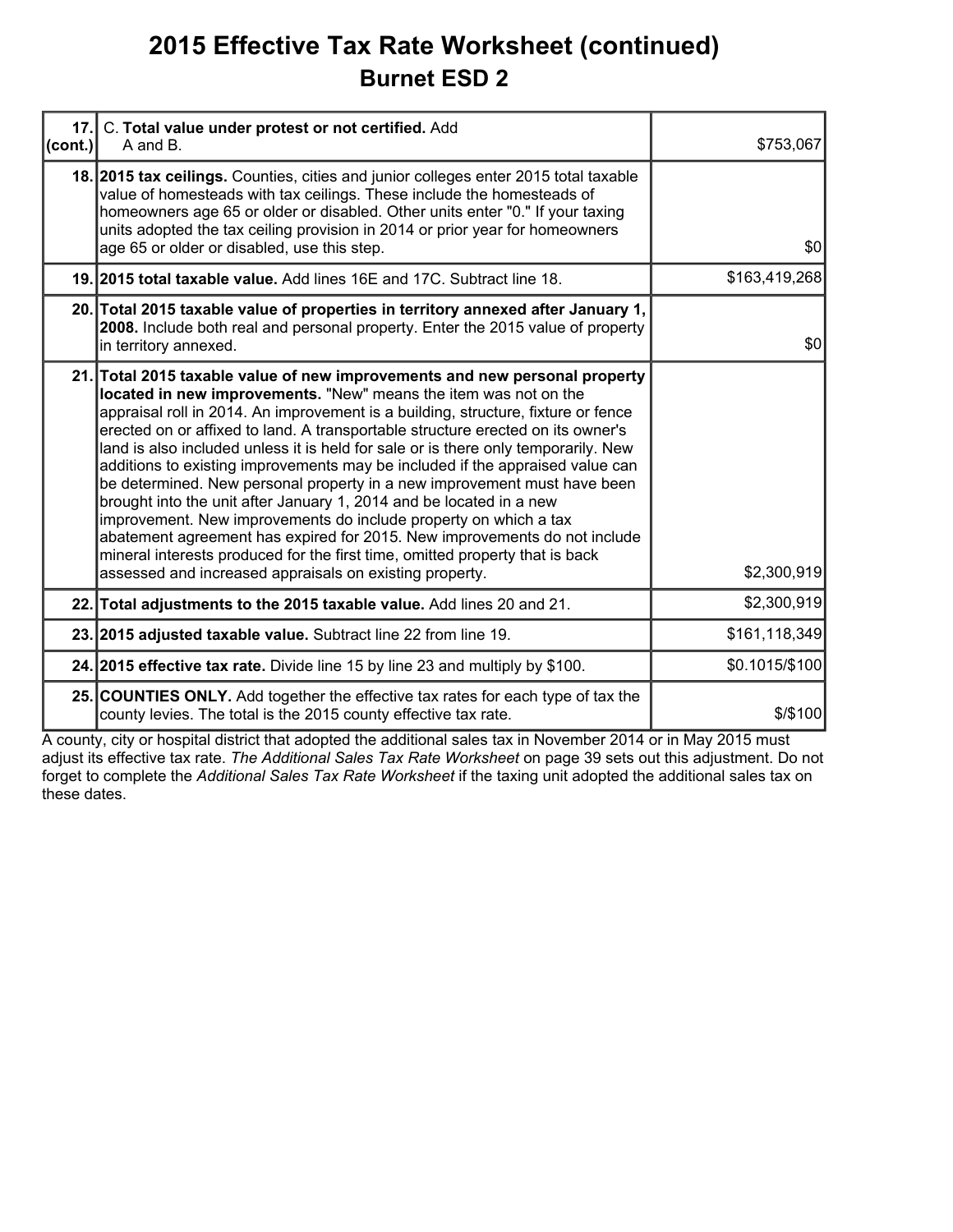# **2015 Rollback Tax Rate Worksheet**

### **Burnet ESD 2**

See pages 17 to 21 for an explanation of the rollback tax rate.

|     | 26. 2014 maintenance and operations (M&O) tax rate.                                                                                                                                                                                                                                                                                                                                                                                                                                                                                                                                                                                                                                                                                                                                                                                                                                                                                                                                                                                                                                                                                                                                                                                                                                                                          |                                              | \$0.100000/\$100 |
|-----|------------------------------------------------------------------------------------------------------------------------------------------------------------------------------------------------------------------------------------------------------------------------------------------------------------------------------------------------------------------------------------------------------------------------------------------------------------------------------------------------------------------------------------------------------------------------------------------------------------------------------------------------------------------------------------------------------------------------------------------------------------------------------------------------------------------------------------------------------------------------------------------------------------------------------------------------------------------------------------------------------------------------------------------------------------------------------------------------------------------------------------------------------------------------------------------------------------------------------------------------------------------------------------------------------------------------------|----------------------------------------------|------------------|
|     | 27. 2014 adjusted taxable value. Enter the amount from line 11.                                                                                                                                                                                                                                                                                                                                                                                                                                                                                                                                                                                                                                                                                                                                                                                                                                                                                                                                                                                                                                                                                                                                                                                                                                                              |                                              | \$163,546,055    |
| 28. | 2014 M&O taxes.<br>A. Multiply line 26 by line 27 and divide by \$100.<br>B. Cities, counties and hospital districts with<br>additional sales tax: Amount of additional sales<br>tax collected and spent on M&O expenses in<br>2014. Enter amount from full year's sales tax<br>revenue spent for M&O in 2014 fiscal year, if any.<br>Other units, enter "0." Counties exclude any<br>amount that was spent for economic development<br>grants from the amount of sales tax spent.<br>C. Counties: Enter the amount for the state criminal<br>justice mandate. If second or later year, the<br>amount is for increased cost above last year's<br>amount. Other units, enter "0."<br>D. Transferring function: If discontinuing all of a<br>department, function or activity and transferring it<br>to another unit by written contract, enter the<br>amount spent by the unit discontinuing the<br>function in the 12 months preceding the month of<br>this calculation. If the unit did not operate this<br>function for this 12-month period, use the amount<br>spent in the last full fiscal year in which the unit<br>operated the function. The unit discontinuing the<br>function will subtract this amount in H below. The<br>unit receiving the function will add this amount in<br>H below. Other units, enter "0." | \$163,546<br>$+$ \$0<br>$+$ \$0<br>$+/-$ \$0 |                  |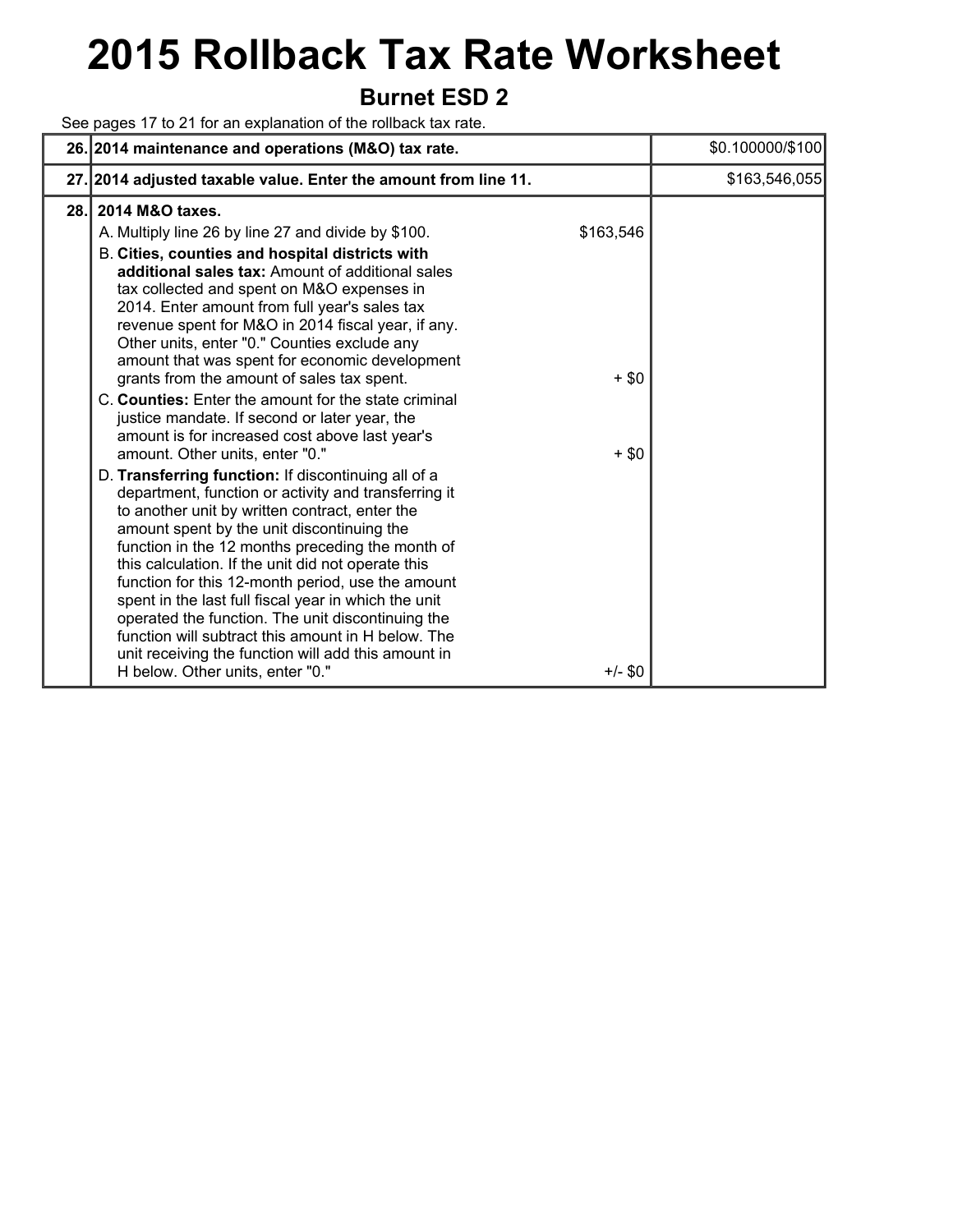### **2015 Rollback Tax Rate Worksheet (continued) Burnet ESD 2**

| 28.1<br> cont. | E. Taxes refunded for years preceding tax year<br>2014: Enter the amount of M&O taxes refunded<br>during the last budget year for tax years<br>preceding tax year 2014. Types of refunds<br>include court decisions, Section 25.25(b) and (c)<br>corrections and Section 31.11 payment errors. Do<br>not include refunds for tax year 2014. This line<br>applies only to tax years preceding tax year 2014.<br>F. Enhanced indigent health care expenditures:<br>Enter the increased amount for the current year's<br>enhanced indigent health care expenditures<br>above the preceding tax year's enhanced indigent<br>health care expenditures, less any state<br>assistance. | $+$ \$1<br>$+$ \$0 |                |
|----------------|---------------------------------------------------------------------------------------------------------------------------------------------------------------------------------------------------------------------------------------------------------------------------------------------------------------------------------------------------------------------------------------------------------------------------------------------------------------------------------------------------------------------------------------------------------------------------------------------------------------------------------------------------------------------------------|--------------------|----------------|
|                | G. Taxes in tax increment financing (TIF): Enter<br>the amount of taxes paid into the tax increment<br>fund for a reinvestment zone as agreed by the<br>taxing unit. If the unit has no 2015 captured<br>appraised value in Line 16D, enter "0."<br>H. Adjusted M&O Taxes. Add A, B, C, E and F. For<br>unit with D, subtract if discontinuing function and<br>add if receiving function. Subtract G.                                                                                                                                                                                                                                                                           | $- $0$             | \$163,547      |
|                | 29. 2015 adjusted taxable value.<br>Enter line 23 from the Effective Tax Rate Worksheet.                                                                                                                                                                                                                                                                                                                                                                                                                                                                                                                                                                                        |                    | \$161,118,349  |
|                | 30. 2015 effective maintenance and operations rate.<br>Divide line 28H by line 29 and multiply by \$100.                                                                                                                                                                                                                                                                                                                                                                                                                                                                                                                                                                        |                    | \$0.1015/\$100 |
|                | 31. 2015 rollback maintenance and operation rate.<br>Multiply line 30 by 1.08. (See lines 49 to 52 for additional rate for pollution<br>control expenses.                                                                                                                                                                                                                                                                                                                                                                                                                                                                                                                       |                    | \$0.1096/\$100 |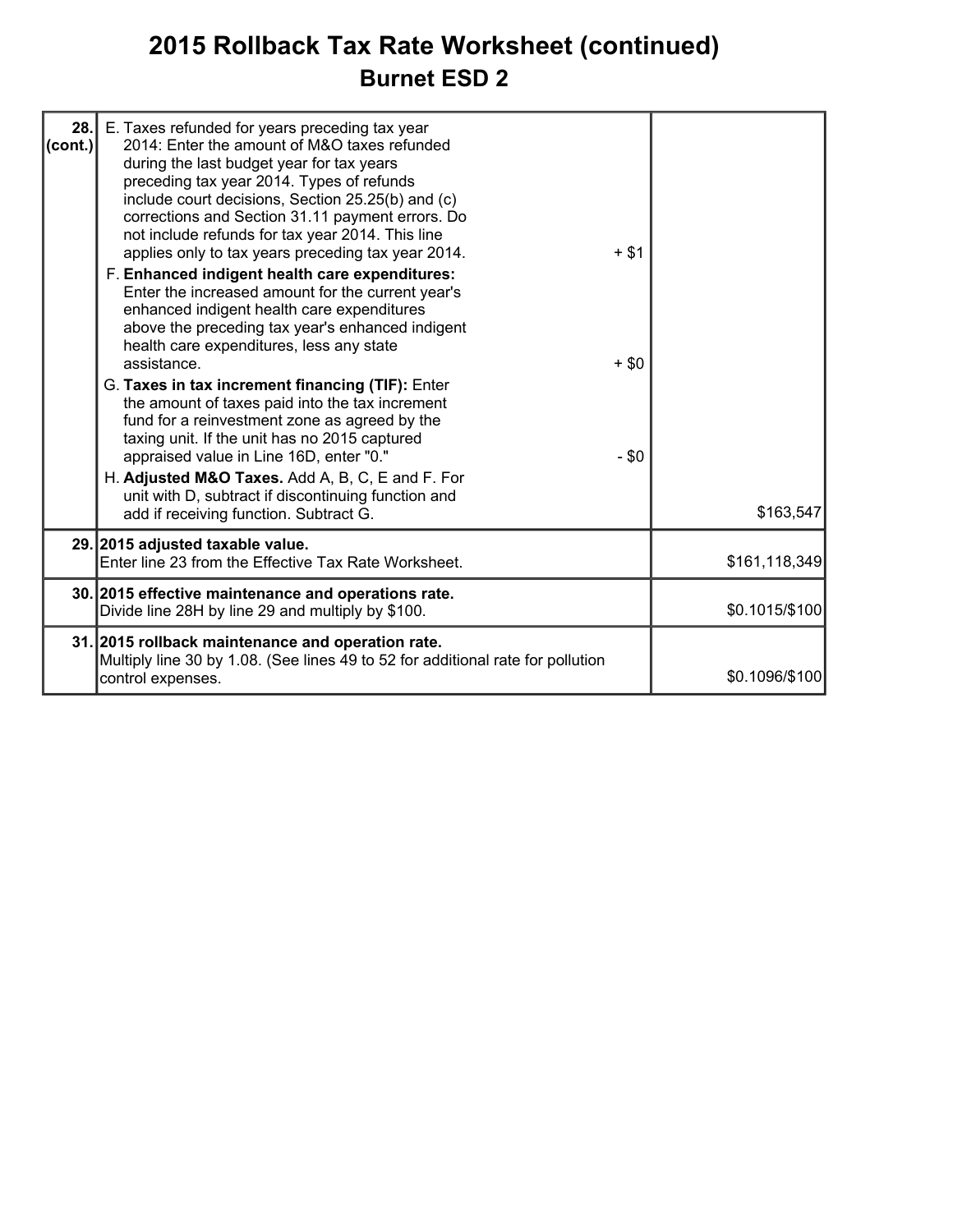### **2015 Rollback Tax Rate Worksheet (continued) Burnet ESD 2**

| 32. | Total 2015 debt to be paid with property taxes and additional sales tax<br>revenue.<br>"Debt" means the interest and principal that will be paid on debts that:<br>(1) are paid by property taxes,<br>(2) are secured by property taxes,<br>(3) are scheduled for payment over a period longer than one year and<br>(4) are not classified in the unit's budget as M&O expenses.<br>A: Debt also includes contractual payments to other<br>taxing units that have incurred debts on behalf of this<br>taxing unit, if those debts meet the four conditions<br>above. Include only amounts that will be paid from<br>property tax revenue. Do not include appraisal<br>district budget payments. List the debt in Schedule B:<br>Debt Service.<br>\$0<br>B: Subtract unencumbered fund amount used to<br>reduce total debt.<br>$-\$0$<br>C: Subtract amount paid from other resources.<br>$-\$0$<br>D: Adjusted debt. Subtract B and C from A. | \$0            |
|-----|-----------------------------------------------------------------------------------------------------------------------------------------------------------------------------------------------------------------------------------------------------------------------------------------------------------------------------------------------------------------------------------------------------------------------------------------------------------------------------------------------------------------------------------------------------------------------------------------------------------------------------------------------------------------------------------------------------------------------------------------------------------------------------------------------------------------------------------------------------------------------------------------------------------------------------------------------|----------------|
|     | 33. Certified 2014 excess debt collections. Enter the amount certified by the<br>collector.                                                                                                                                                                                                                                                                                                                                                                                                                                                                                                                                                                                                                                                                                                                                                                                                                                                   | \$0            |
|     | 34. Adjusted 2015 debt. Subtract line 33 from line 32.                                                                                                                                                                                                                                                                                                                                                                                                                                                                                                                                                                                                                                                                                                                                                                                                                                                                                        | \$0            |
|     | 35. Certified 2015 anticipated collection rate. Enter the rate certified by the<br>collector. If the rate is 100 percent or greater, enter 100 percent.                                                                                                                                                                                                                                                                                                                                                                                                                                                                                                                                                                                                                                                                                                                                                                                       | 98.000000%     |
|     | 36. 2015 debt adjusted for collections. Divide line 34 by line 35.                                                                                                                                                                                                                                                                                                                                                                                                                                                                                                                                                                                                                                                                                                                                                                                                                                                                            | \$0            |
|     | 37. 2015 total taxable value. Enter the amount on line 19.                                                                                                                                                                                                                                                                                                                                                                                                                                                                                                                                                                                                                                                                                                                                                                                                                                                                                    | \$163,419,268  |
|     | 38. 2015 debt tax rate. Divide line 36 by line 37 and multiply by \$100.                                                                                                                                                                                                                                                                                                                                                                                                                                                                                                                                                                                                                                                                                                                                                                                                                                                                      | \$0.0000/\$100 |
|     | 39. 2015 rollback tax rate. Add lines 31 and 38.                                                                                                                                                                                                                                                                                                                                                                                                                                                                                                                                                                                                                                                                                                                                                                                                                                                                                              | \$0.1096/\$100 |
|     | 40. COUNTIES ONLY. Add together the rollback tax rates for each type of tax the<br>county levies. The total is the 2015 county rollback tax rate.                                                                                                                                                                                                                                                                                                                                                                                                                                                                                                                                                                                                                                                                                                                                                                                             | \$/\$100       |
|     |                                                                                                                                                                                                                                                                                                                                                                                                                                                                                                                                                                                                                                                                                                                                                                                                                                                                                                                                               |                |

A taxing unit that adopted the additional sales tax must complete the lines for the *Additional Sales Tax Rate*. A taxing unit seeking additional rollback protection for pollution control expenses completes the *Additional Rollback Protection for Pollution Control*.